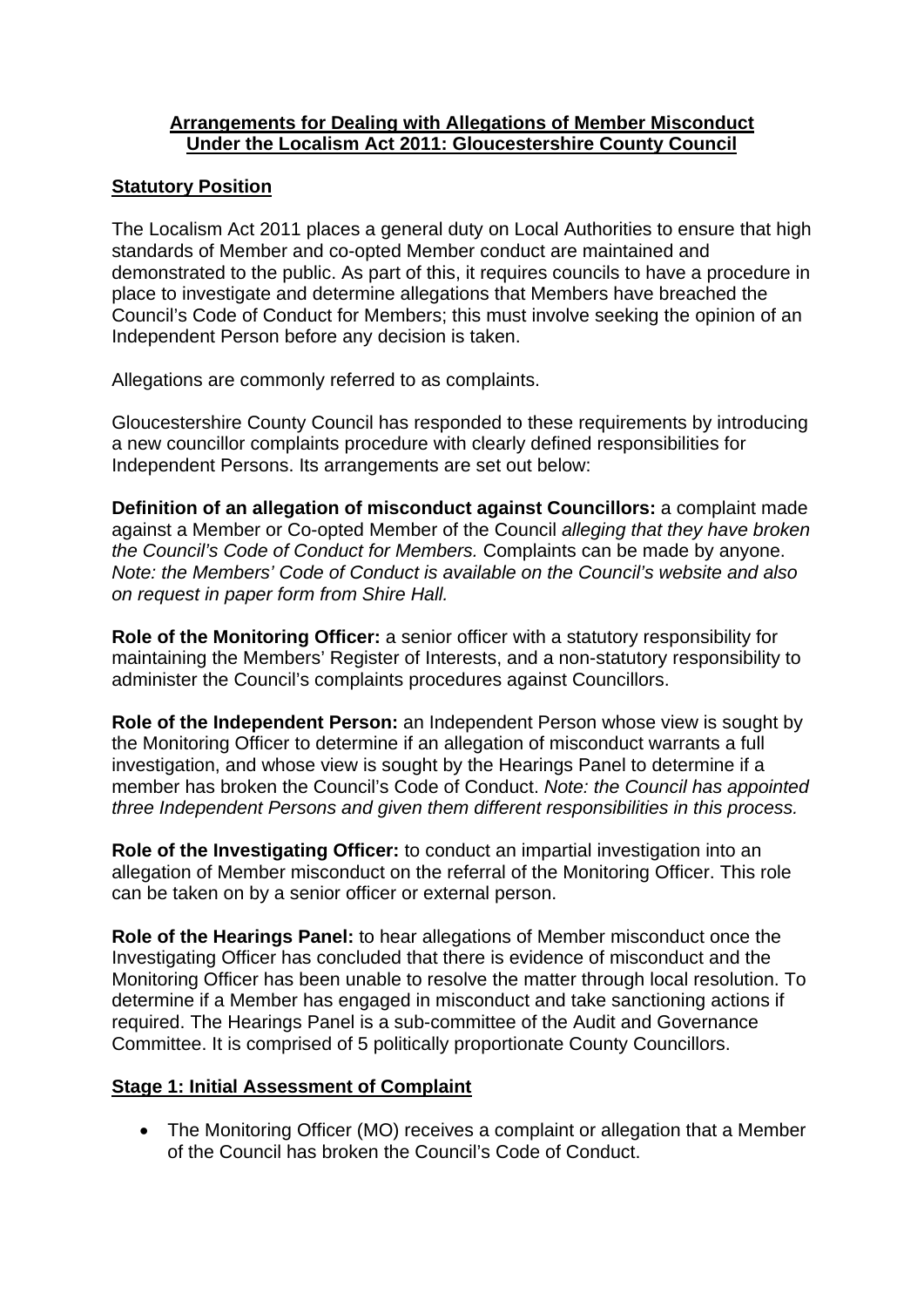- The MO will send an acknowledgement of receipt within 5 working days and take a decision as to its substance within 14 working days. If these timescales look likely to be missed, the MO will let the complainant know.
- It is the MOs role to review the substance of the complaint and any supporting material and decide if the complaint warrants a full investigation. This is done against a set of relevant questions in consultation with an Independent Person.

### **Criteria for Determining if Allegations Warrant Full Investigations**

- Q1. Has the complainant submitted enough information to satisfy the MO and/or Hearings Panel that the complaint should be referred for investigation? **If no, no further action will be taken.**
- Q2. Has the complaint already been the subject of an investigation or other action by the County Council or another regulatory authority? **If yes, it is likely that no other action will be taken unless there is a clear interest in doing so.**
- Q3. Is the complaint about something that happened so long ago there would be little benefit in taking action today?
	- **If yes, it is unlikely that any further action will be taken.**
- Q4. Is the complaint too trivial to warrant further action? **If yes, no further action will be taken.**
- Q5. Does the complaint appear to be malicious, politically motivated or tit for tat?
	- **If yes, it is unlikely that any further action will be taken.**
- Q6. Was the complaint made anonymously? **If yes, it is unlikely that any further action will be taken.**
- Q7. Would an investigation serve any public benefit? **If no, an investigation is unlikely but other appropriate actions may be considered.** 
	- After reviewing the complaint, the MO could write to the complainant requesting additional information and at this stage could also contact the Member being complained about for information.
	- Once the initial assessment is complete, the MO will write to the complainant to inform them of their decision and give reasons for it.

#### **Actions Available to the Monitoring Officer at this stage**

- 1. The complaint could be rejected with reasons.
- 2. The complaint could be judged to have merit. Once this decision has been made there are three further options available to the MO.
	- a) If there appears to be criminal misconduct, the MO will refer the case to the Police.
	- b) The MO can attempt to resolve the complaint informally by getting the Member to acknowledge that their conduct was unacceptable and apologise, or engage in other remedial actions on behalf of the authority.
	- c) The MO can appoint an Investigating Officer to fully investigate the complaint.

*Note: though there is no right of appeal, both complainant and the subject of the complaint can make representations to the MO if they disagree with the decision*.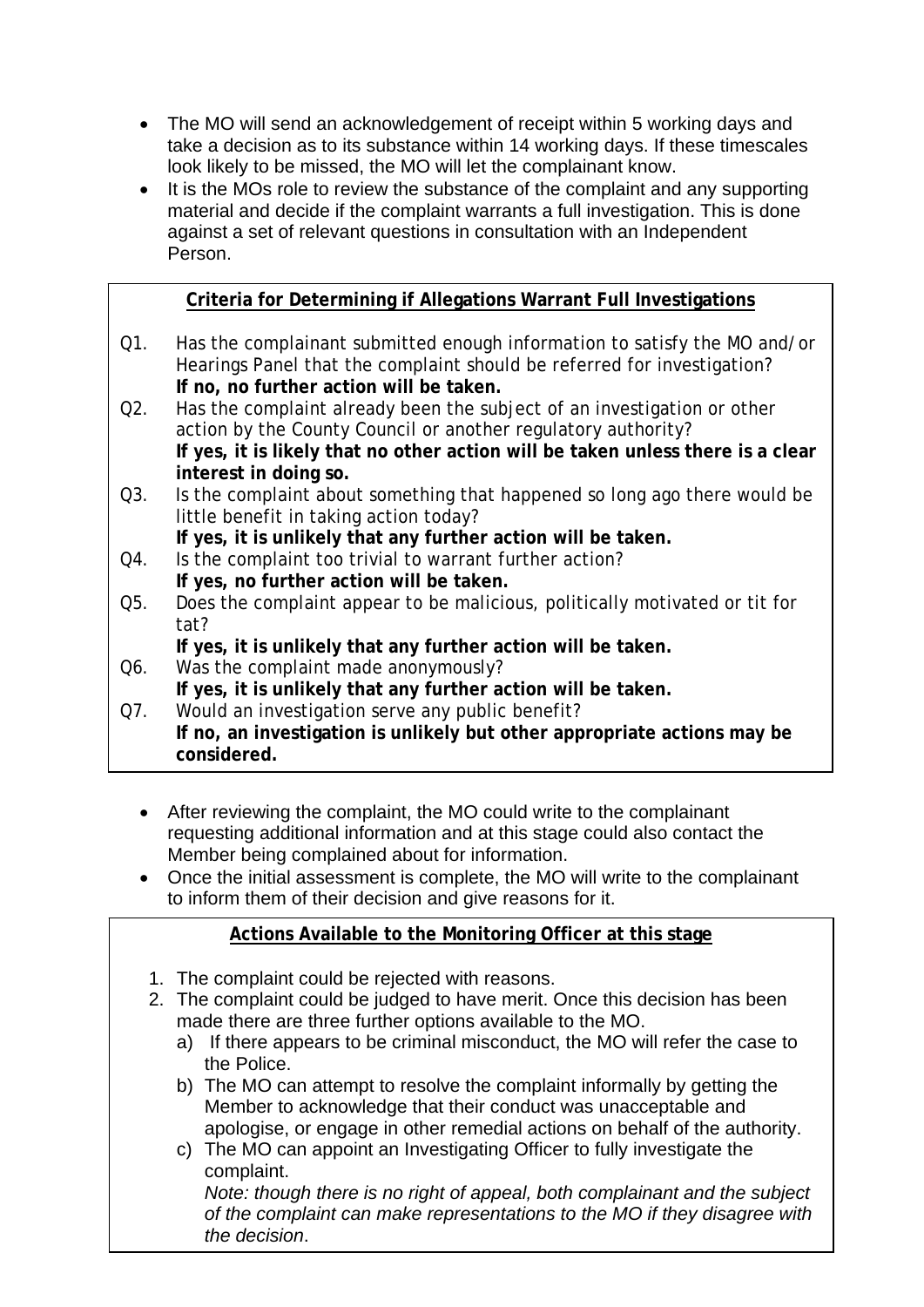## **Stage 2: Investigation by Investigative Officer**

- If the MO decides that the complaint has merit and local resolution either fails or is not appropriate, the MO will appoint an Investigating Officer, (IO), (likely another senior officer or external person), to conduct a thorough and full investigation of the complaint.
- At this stage, the IO will write to the Member being complained about to provide them with a copy of the complaint in writing, and ask them if they would like to offer their explanation of events and provide any supporting material. *Note: unless there is a valid reason not to do so, the Member will be told the identity of the complainant.*
- The Member who has been accused of misconduct can request the view of an Independent Person. *Note: the Council has decided that this will be an Independent Person not involved in the decision to investigate the complaint.*
- At this stage, the IO has discretion to decide if they need to speak directly to the complainant for further clarity as to the nature and circumstances of the complaint and any additional information.
- Consideration of written materials and scheduled interviews are the main methods of investigation available to the IO.
- After concluding the investigation, the IO will produce a draft report with conclusions that will be circulated in confidence to the complainant and the Member for comment. Both will have the opportunity to identify elements within the report that they disagree with and believe require further consideration.
- After taking any comments into account, the IO will send a final report to the MO stating: agreed facts; facts not agreed and corresponding conflicting evidence; and a conclusion as to if there has been a breach in the Code.
- The MO will consider the report and take a decision as to if the matter requires further consideration or not.

# **Actions Available to the Monitoring Officer at this stage**

- 1. The MO can ask the IO to reconsider their report if not satisfied the investigation was conducted properly.
- 2. If the report concluded that there was no evidence of misconduct, the MO can write to the complainant and the Member concerned to say that the investigation has concluded and that no further action will be taken.
- 3. If the report concluded that there is evidence of a breach of the Code, the MO can suggest that a local resolution is sought.
- 4. If the report concluded that there is evidence of a breach of the Code, the MO can refer the matter for local hearing before the Hearings Panel.

# **Stage 3: Local Resolution or Referral to the Hearings Panel**

• If the MO believes that the matter can be solved through local resolution, a consultation process will begin with the complainant and the Independent Person to try and determine what fair resolution/restitution would be. This could include the Member accepting that their conduct was unacceptable and apologising or other actions taken on behalf of the authority.